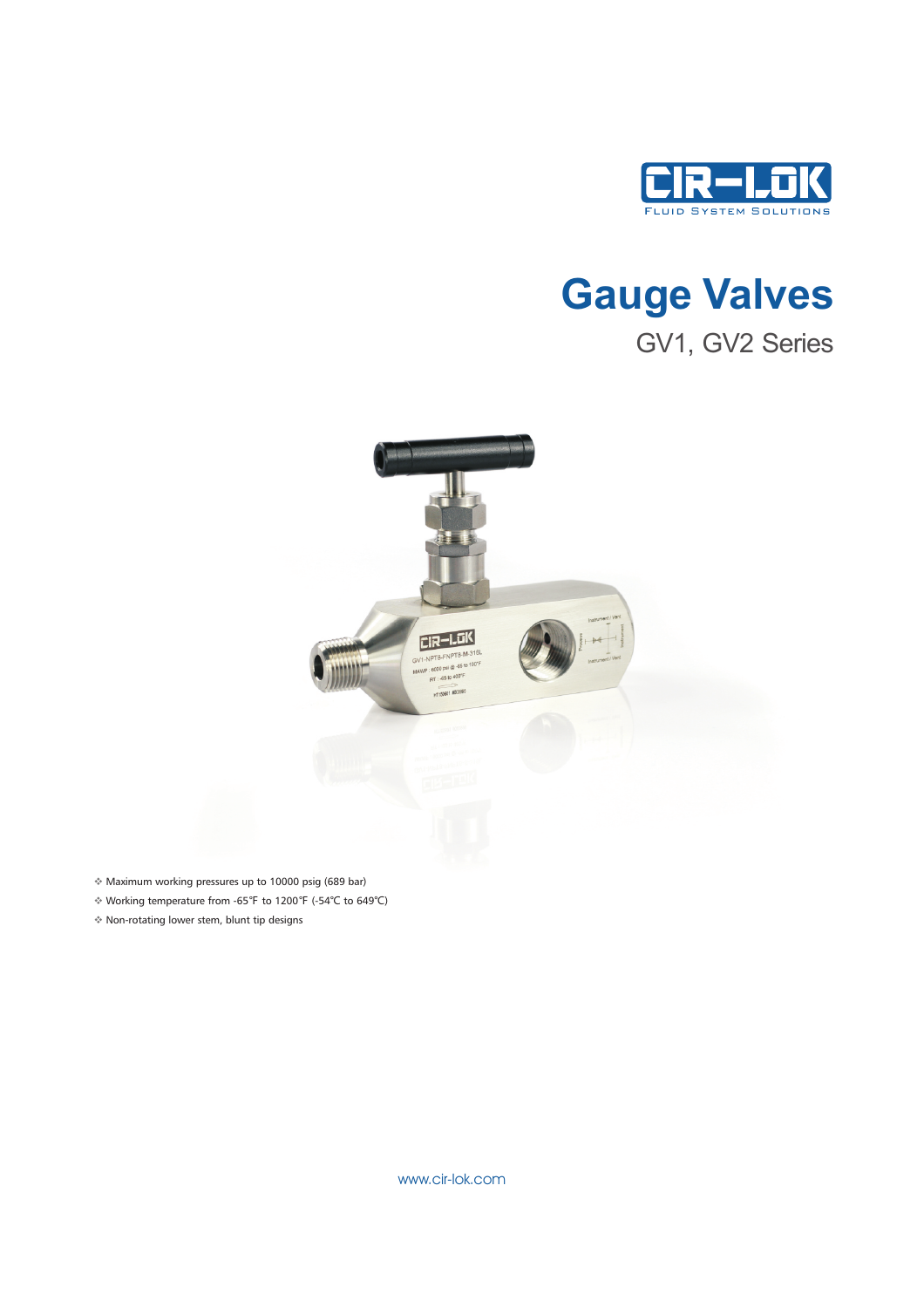

#### Features

- v Maximum working pressures:
- GV1 up to 6000 psig (413 bar)
- GV2 up to 10000 psig (689 bar)
- v Working temperature:
- PTFE packing: from -65℉ to 450℉ (-54℃ to 232℃ )
- Graphite packing: from -65℉ to 1200℉ (-54℃ to 649℃)
- $\textdegree$  Orifice size: 0.16" (4.0 mm)
- v Non-rotating lower stem, ball tip designs
- v Safety back seating seals in fully open position
- v Rolled spindle operating threads
- v Lubricant for stem thread isolated from the media
- v Bonnet locking pin fitted as standard
- v Low torque operating T bar handle
- v Handle of different colors available for option

### Standard Materials of Construction



| <b>Component</b> |                   | <b>Material Grade/ASTM Specification</b> |                               |                           |  |  |
|------------------|-------------------|------------------------------------------|-------------------------------|---------------------------|--|--|
|                  |                   | 316 S.S.                                 | Alloy 400                     | <b>NACE MR0175</b>        |  |  |
| 1                | Handle            | Anodized aluminum                        |                               |                           |  |  |
| $\overline{2}$   | <b>Set Screw</b>  | Nickel cadmium-plated steel              |                               |                           |  |  |
| 3                | <b>Upper Stem</b> | 316 S.S./A276                            |                               |                           |  |  |
| $\overline{4}$   | Packing Bolt      | 316 S.S./A276                            |                               |                           |  |  |
| 5                | <b>Nut</b>        | 316 SS/B783                              |                               |                           |  |  |
| 6                | Lower Stem        | Chrome-plated<br>316 S.S./A276           | Alloy R-405/B164              | Alloy R-405/B164          |  |  |
| $\overline{7}$   | Gland             | 316 S.S./A276                            |                               |                           |  |  |
| 8                | Packing           | PTFE or graphite                         |                               |                           |  |  |
| 9                | Pin               | 304 S.S.                                 |                               |                           |  |  |
| 10               | <b>Bonnet</b>     | 316 S.S./A479                            | Alloy 400/B164                | Annealed<br>316 S.S./A479 |  |  |
| 11               | Body              | 316 S.S./A479<br>316 S.S./A182           | Alloy 400/B164,<br>B127, B564 | Annealed<br>316 S.S./A479 |  |  |

Process interface valves for sour gas service are available.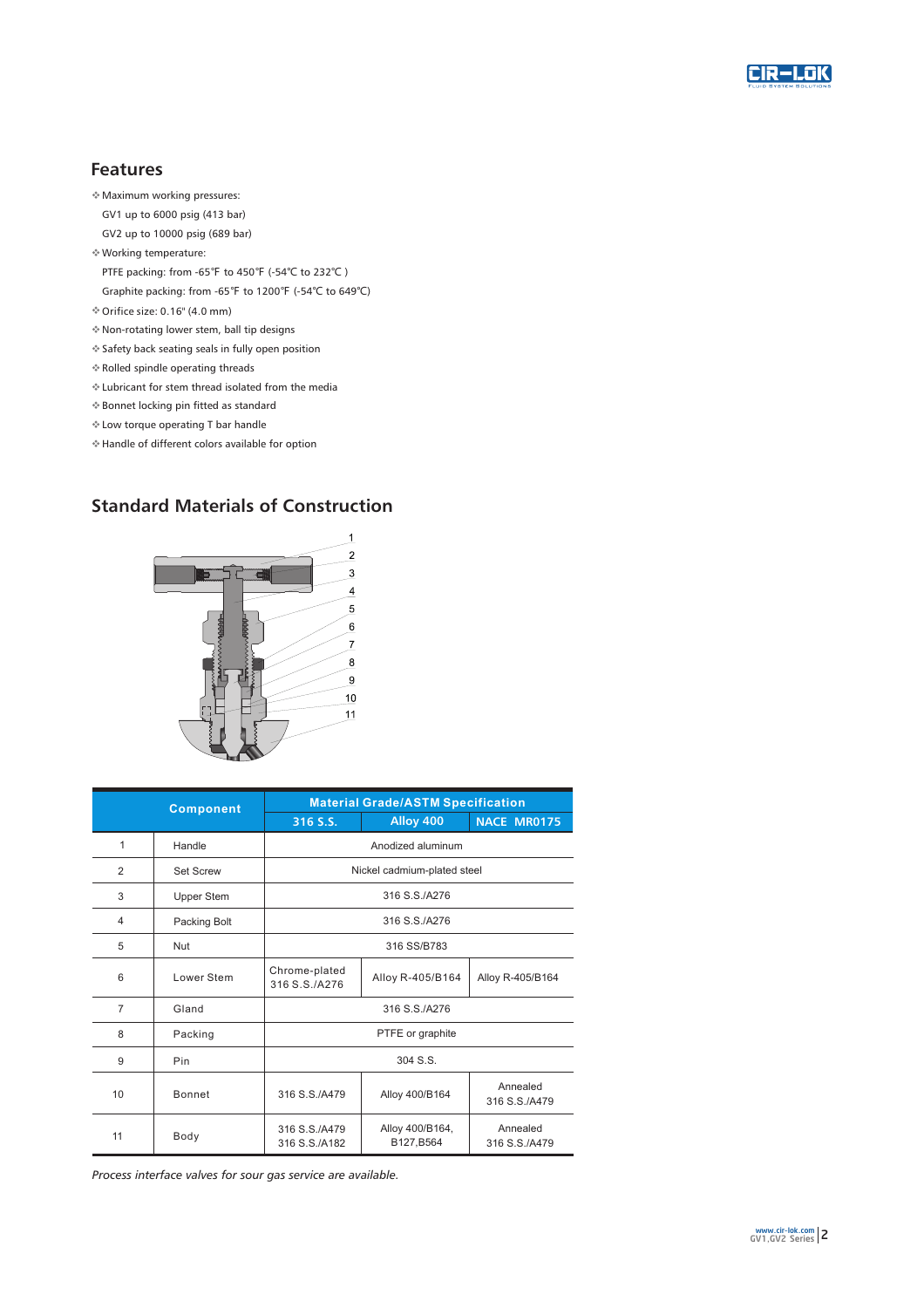

# Pressure vs. Temperature

#### GV1 Series

| <b>Material Name</b>  | 316 S.S.   | Alloy 400                           | Alloy 20   | Alloy 600   | Alloy C-276 |
|-----------------------|------------|-------------------------------------|------------|-------------|-------------|
| Tempertature, F (°C)  |            | <b>Working Pressure, psig (bar)</b> |            |             |             |
| -65 (-53) to 100 (37) | 6000 (413) | 5000 (344)                          | 5000 (344) | 6000 (413)  | 6000 (413)  |
| 200 (93)              | 5160 (355) | 4400 (303)                          | 4640 (319) | 5600 (385)  | 6000 (413)  |
| 250 (121)             | 4910 (338) | 4260 (293)                          | 4500 (310) | 5460 (376)  | 6000 (413)  |
| 300 (148)             | 4660 (321) | 4120 (283)                          | 4360 (300) | 5320 (366)  | 6000 (413)  |
| 350 (176)             | 4470 (307) | 4050 (279)                          | 4185 (288) | 5220 (359)  | 5975 (411)  |
| 400 (204)             | 4280 (294) | 3980 (274)                          | 4010 (276) | 5120 (352)  | 5880 (405)  |
| 450 (232)             | 4130 (284) | 3970 (273)                          | 3955 (272) | 5030 (346)  | 5710 (393)  |
| 500 (260)             | 3980 (274) | 3960 (272)                          | 3900 (268) | 4940 (340)  | 5540 (381)  |
| 600 (315)             | 3760 (259) |                                     | 3790 (261) | 4780 (329)  | 5040 (347)  |
| 650 (343)             | 3700 (254) |                                     | 3750 (258) | 4700 (323)  | 4905 (337)  |
| 700 (371)             | 3600 (248) |                                     | 3710 (255) | 4640 (319)  | 4730 (325)  |
| 750 (398)             | 3520 (242) |                                     | 3665 (252) | 4430 (305)  | 4430 (305)  |
| 800 (426)             | 3460 (238) |                                     | 3600 (248) | 4230 (291)  | 4230 (291)  |
| 850 (454)             | 3380 (232) |                                     |            | 4060 (279)  | 4060 (279)  |
| 900 (482)             | 3280 (225) |                                     |            | 3745 (258)  | 3745 (258)  |
| 950 (510)             | 3220 (221) |                                     |            | 2725 (187)  | 3220 (221)  |
| 1000 (537)            | 3030 (208) |                                     |            | 1800 (124)  | 3030 (208)  |
| 1050 (565)            | 3000 (206) |                                     |            | 1155 (79.5) | 3000 (206)  |
| 1100 (593)            | 2685 (184) |                                     |            | 770 (53.0)  | 2685 (184)  |
| 1150 (621)            | 2285 (157) |                                     |            | 565 (38.9)  | 2285 (157)  |
| 1200 (648)            | 1715 (118) |                                     |            | 515 (35.4)  | 1545 (106)  |

#### GV2 Series

| <b>Material Name</b>        | 316 S.S.                            | Alloy 400     | Alloy 20      | Alloy 600     | Alloy C-276   |
|-----------------------------|-------------------------------------|---------------|---------------|---------------|---------------|
| Tempertature, F (°C)        | <b>Working Pressure, psig (bar)</b> |               |               |               |               |
| $-65$ ( $-53$ ) to 100 (37) | 10000 (689)                         | 10000 (689)   | 10000 (689)   | 10000 (689)   | 10000 (689)   |
| 200 (93)                    | 9290 (640)                          | 7920 (546)    | 10000 (689)   | 10000 (689)   | 10000 (689)   |
| 250 (121)                   | 8840 (609)                          | 7667 (528)    | 9711 (669)    | 9711 (669)    | 9711 (669)    |
| 300 (148)                   | 8390 (578)                          | 7415 (511)    | 9408 (648)    | 9408 (648)    | (648)<br>9408 |
| 350 (176)                   | 8045 (554)                          | (502)<br>7290 | 9323 (642)    | 9323 (642)    | (642)<br>9323 |
| 400 (204)                   | 7705 (530)                          | 7165 (494)    | 9239 (637)    | 9239 (637)    | 9239 (637)    |
| 450 (232)                   | 7435 (512)                          | 7147<br>(492) | (630)<br>9144 | 9144 (630)    | 9144 (630)    |
| 500 (260)                   | 7165 (493)                          | 7130 (491)    | 9060 (624)    | 9060 (624)    | 9060 (624)    |
| 600 (315)                   | 6770 (466)                          | 7130 (491)    | 9070<br>(625) | 9070 (625)    | (625)<br>9070 |
| 650 (343)                   | 6660 (458)                          |               | (608)<br>8825 | 8825 (608)    | 8825 (608)    |
| 700 (371)                   | 6480 (446)                          |               | 8515<br>(587) | 8515 (587)    | 8515<br>(587) |
| 750 (398)                   | 6335 (436)                          |               | 7970<br>(549) | 7970 (549)    | 7970 (549)    |
| 800 (426)                   | 6230 (429)                          |               | 7610 (524)    | 7610 (524)    | 7610 (524)    |
| 850 (454)                   | 6085 (419)                          |               |               | 7305 (503)    | 7305 (503)    |
| 900 (482)                   | 5905 (406)                          |               |               | 6740 (464)    | 6740 (464)    |
| 950 (510)                   | 5795 (399)                          |               |               | 4905 (338)    | (399)<br>5795 |
| 1000 (537)                  | 5450 (375)                          |               |               | 3240<br>(223) | 5450<br>(375) |
| 1050 (565)                  | 5400 (372)                          | ÷,            |               | 2085 (143)    | (333)<br>4835 |
| 1100 (593)                  | 4835 (333)                          |               |               | (95)<br>1390  | (283)<br>4115 |
| 1150 (621)                  | 4115 (283)                          |               |               | 1020<br>(70)  | (191)<br>2775 |
| 1200 (648)                  | 3085 (212)                          |               |               | (63)<br>925   | 1620 (111)    |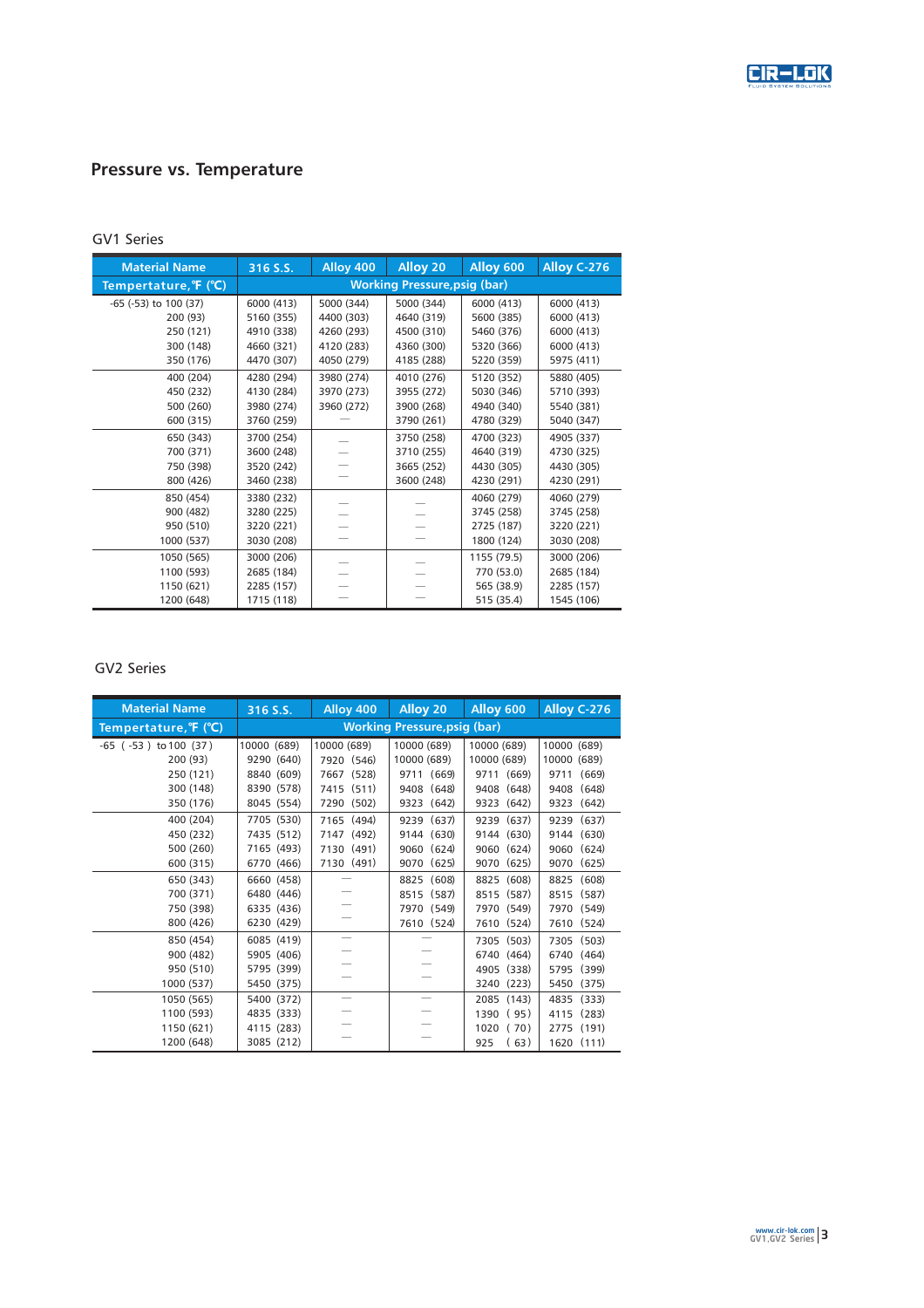

#### **Dimensions**

GV1 Series

Multi-port



Single-port







GV2 Series

Multi-port



Single-port